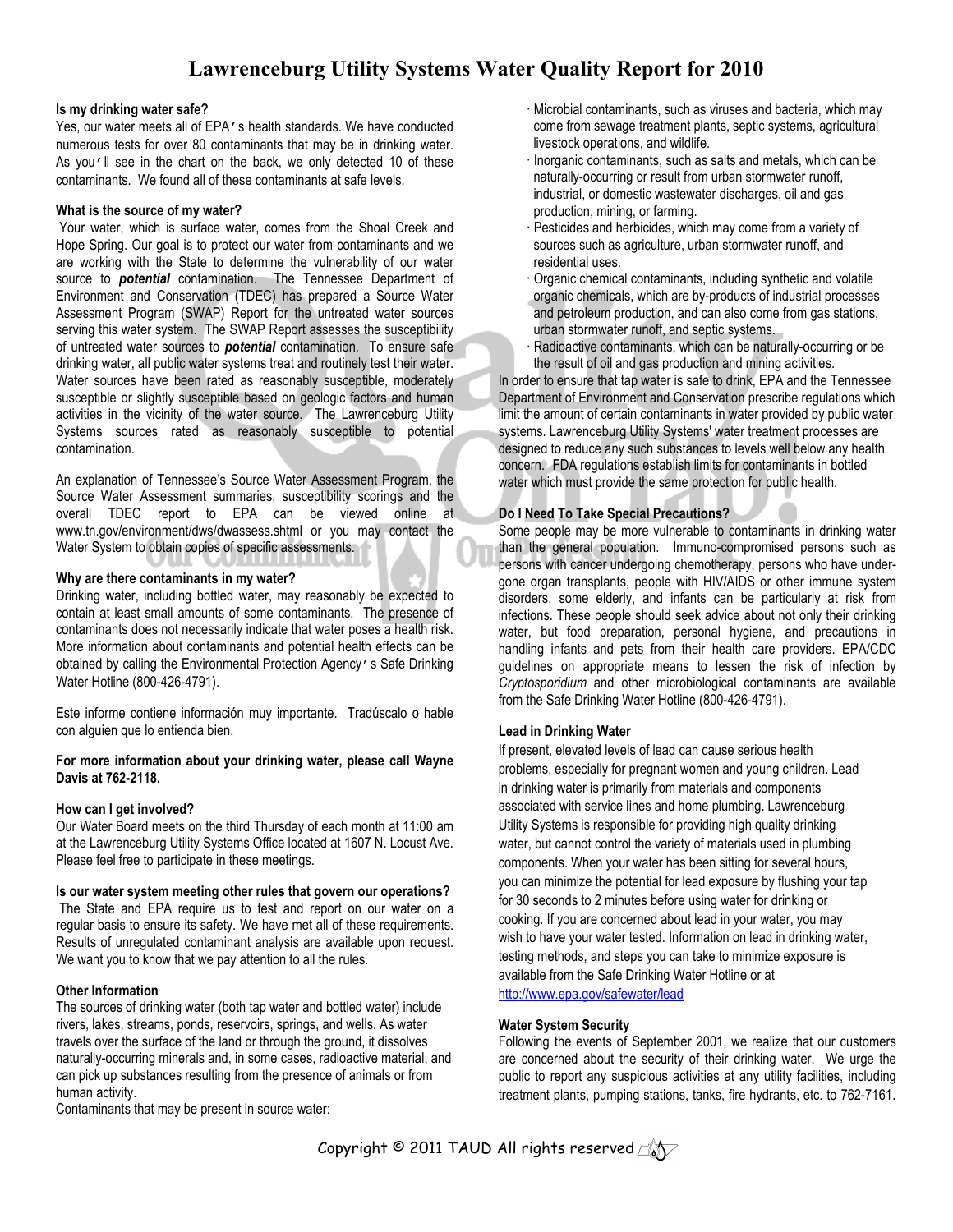# **W a t e r Q u a l i t y D a t a**

# **What does this chart mean?**

- MCLG Maximum Contaminant Level Goal, or the level of a contaminant in drinking water below which there is no known or expected risk to health. MCLGs allow for a margin of safety.
- MCL Maximum Contaminant Level, or the highest level of a contaminant that is allowed in drinking water. MCLs are set as close to the MCLGs as feasible using the best available treatment technology. To understand the possible health effects described for many regulated constituents, a person would have to drink 2 liters of water every day at the MCL level for a lifetime to have a one-in-a-million chance of having the described health effect.
- MRDL: Maximum Residual Disinfectant Level or MRDL: The highest level of a disinfectant allowed in drinking water. There is convincing evidence that addition of a disinfectant is necessary for the control of microbial contaminants.
- MRDLG: Maximum residual disinfectant level goal. The level of a drinking water disinfectant below which there is no known or expected risk to health. MRDLGs do not reflect the benefits of the use of disinfectants to control microbial contaminants.
- AL Action Level, or the concentration of a contaminant which, when exceeded, triggers treatment or other requirements which a water system must follow.
- Parts per million (ppm) or Milligrams per liter (mg/l) explained as a relation to time and money as one part per million corresponds to one minute in two years or a single penny in \$10,000.
- Parts per billion (ppb) or Micrograms per liter explained as a relation to time and money as one part per billion corresponds to one minute in 2,000 years, or a single penny in \$10,000,000.
- Picocuries per liter (pCi/L) picocuries per liter is a measure of the radioactivity in water.
- Nephelometric Turbidity Unit (NTU) nephelometric turbidity unit is a measure of the clarity of water. Turbidity in excess of 5 NTU is just noticeable to the average person.
- TT Treatment Technique, or a required process intended to reduce the level of a contaminant in drinking water.

| Contaminant                            | Violation<br>Yes/No | Level<br>Detected         | Range of<br>Detections | Date of<br>Sample | Unit<br>Measurement | <b>MCLG</b>    | <b>MCL</b>        | Likely Source of<br>Contamination                                                                                                     |
|----------------------------------------|---------------------|---------------------------|------------------------|-------------------|---------------------|----------------|-------------------|---------------------------------------------------------------------------------------------------------------------------------------|
| <b>Total Coliform</b>                  | N <sub>0</sub>      | $\Omega$                  |                        | 2010              |                     | $\theta$       | $\leq$ 2 positive | Naturally present in the                                                                                                              |
| Bacteria                               |                     |                           |                        |                   |                     |                | samples           | environment                                                                                                                           |
| Turbidity <sup>1</sup>                 | No                  | 0.94                      |                        | 2010              | <b>NTU</b>          | n/a            | <b>TT</b>         | Soil runoff                                                                                                                           |
| Gross Alpha                            | N <sub>o</sub>      | 0.2                       |                        | 2005              | PCi/1               | $\theta$       | 15                | Erosion of natural deposits                                                                                                           |
| Copper <sup>2</sup>                    | N <sub>o</sub>      | 0.56<br>$90^{\rm th}\%$   |                        | 2008              | ppm                 | 1.3            | $AL=1.3$          | Corrosion of household<br>plumbing systems; erosion<br>of natural deposits;<br>leaching from wood<br>preservatives                    |
| Fluoride                               | N <sub>o</sub>      | $\overline{2.2}$          | $0.10 - 2.2$           | 2010              | ppm                 | $\overline{4}$ | $\overline{4}$    | Erosion of natural deposits;<br>water additive which<br>promotes strong teeth;<br>discharge from fertilizer<br>and aluminum factories |
| $\text{Lead}^2$                        | N <sub>o</sub>      | 2.4<br>$90^{\text{th}}\%$ |                        | 2008              | ppb                 | $\mathbf{0}$   | $AL=15$           | Corrosion of household<br>plumbing systems, erosion<br>of natural deposits                                                            |
| Nitrate (as Nitrogen)                  | N <sub>o</sub>      | 1.6                       |                        | 2010              | ppm                 | 10             | 10                | Runoff from fertilizer use;<br>leaching from septic tanks,<br>sewage; erosion of natural<br>deposits                                  |
| Sodium                                 | N <sub>o</sub>      | 24                        |                        | 2009              | ppm                 | N/A            | N/A               | Erosion of natural deposits;<br>used in water treatment                                                                               |
| <b>TTHM</b><br>[Total trihalomethanes] | N <sub>0</sub>      | 43.48<br>AVG.             | $12.5 -$<br>70.6       | 2010              | ppb                 | n/a            | 80                | By-product of drinking<br>water chlorination                                                                                          |
| Haloacetic Acids<br>(HAA5)             | N <sub>0</sub>      | 21.65<br>AVG.             | $11.3-$<br>33.1        | 2010              | ppb                 | N/A            | 60                | By-product of drinking<br>water disinfection.                                                                                         |
| Total Organic<br>Carbon <sup>3</sup>   | N <sub>0</sub>      |                           |                        | 2010              | ppm                 | <b>TT</b>      | <b>TT</b>         | Naturally present in the<br>environment.                                                                                              |
|                                        |                     |                           |                        |                   |                     |                |                   |                                                                                                                                       |
| Contaminant                            | Violation<br>Yes/No | Level<br>Found            | Range of<br>Detections | Date of<br>Sample | Unit<br>Measurement | <b>MRDLG</b>   | <b>MRDL</b>       | Likely Source of<br>Contamination                                                                                                     |